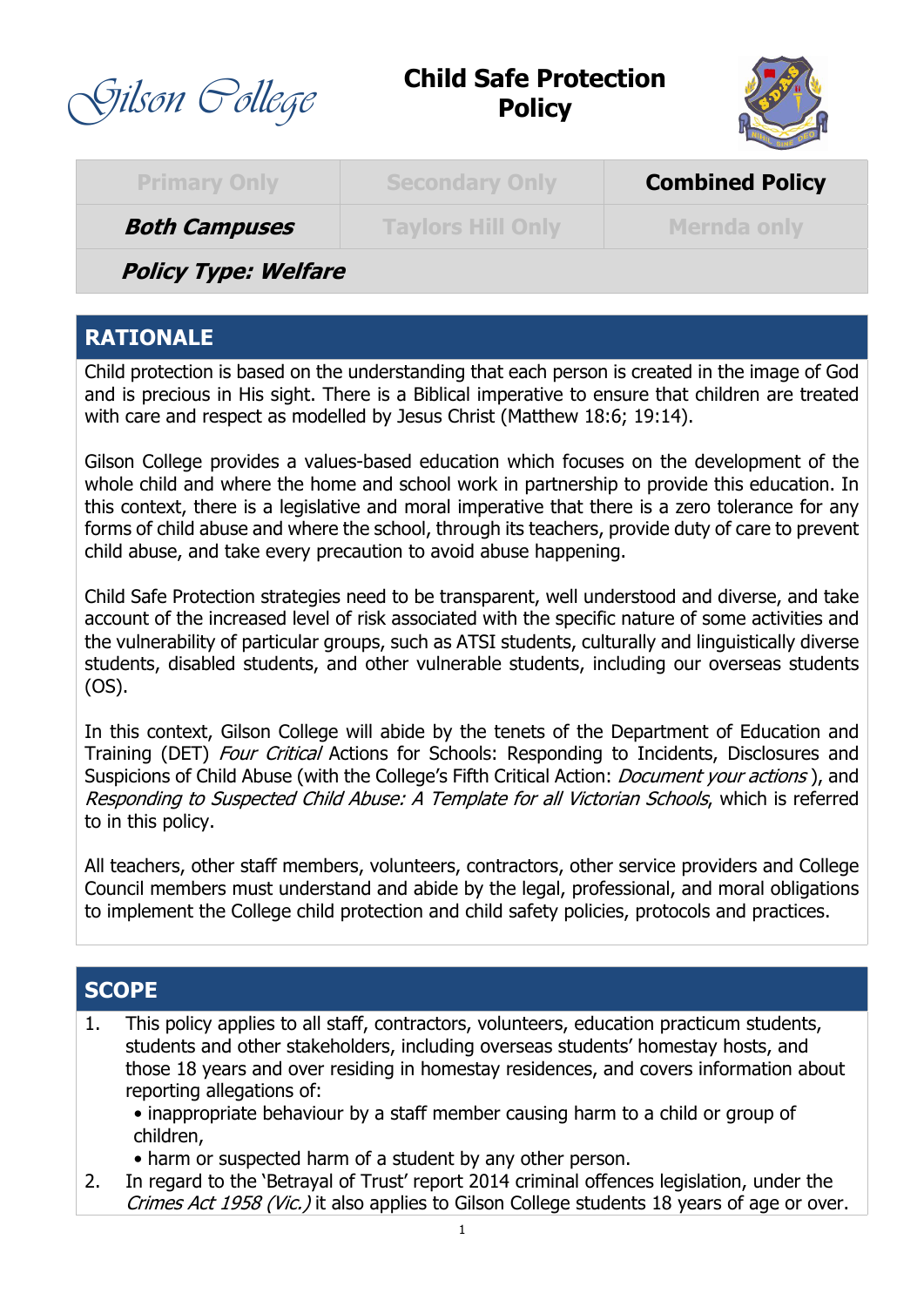## **DEFINITIONS AND LEGISLATION**

#### **Relevant Definitions**

- 1. "Harm" means physical, sexual, emotional or psychological, abuse and neglect of children. Reference to a "child" or "children" is inclusive of children and young people up to the age of 17 years.
- 2. "Student" means a child, or young person 18 years or over enrolled at Gilson College.
- 3. "Reportable conduct" means the five types of 'reportable conduct' listed in the *Child* Wellbeing and Safety Act 2005: 1. sexual offences (against, with or in the presence of, a child); 2. sexual misconduct (against, with or in the presence of, a child); 3. physical violence (against, with or in the presence of, a child); 4. behaviour that causes significant emotional or psychological harm; 5. significant neglect.

#### **Relevant Legislation**

- 1. Gilson College is committed to:
	- implementing protective systems and practices;
	- planning safe and supportive environments and

• responding appropriately to allegations of abuse and allegations of inappropriate behaviour toward children and young people in our care

- 2. Gilson College also has a duty of care to prevent child abuse and a legislated responsibility to promote the wellbeing, safety and protection of children and young persons, from all forms of harm. Gilson College recognises the principles of the child protection legislation below:
	- The Children, Youth and Families Act 2005 (as amended in 2011)
	- Child Wellbeing and Safety Act 2005
	- Commission for Children and Young People Act 2012
	- Working with Children Act 2005
	- Child Wellbeing and Safety Act 2005
	- The Charter of Human Rights and Responsibilities Act 2006
	- The Crimes Amendment (Grooming) Act 2014
	- Education and Training Reform Act 2006
	- Victorian Institute of Teaching Act 2001
	- Crimes Act 1958 (VIC)
- 3. Further, Gilson College is also accountable under the Child Safe Standards which were introduced in response to recommendations made by the Betrayal of Trust report. The Ministerial Order No. 870 – Managing the Risk of Child Abuse in Schools was made under the Education and Training Reform Act 2006 (Vic.) and sets out the specific actions that all Victorian schools must take to meet the requirements in the Child Safe Standards.

## **IMPLEMENTATION**

#### **Child Safe Statement of Commitment and Principles**

1. Gilson College is committed to the safety and wellbeing of all children and young people. This will be the primary focus of our care and decision-making. A child safe environment is one where children and young people are safe and feel safe, and their voices are heard about decisions that affect their lives.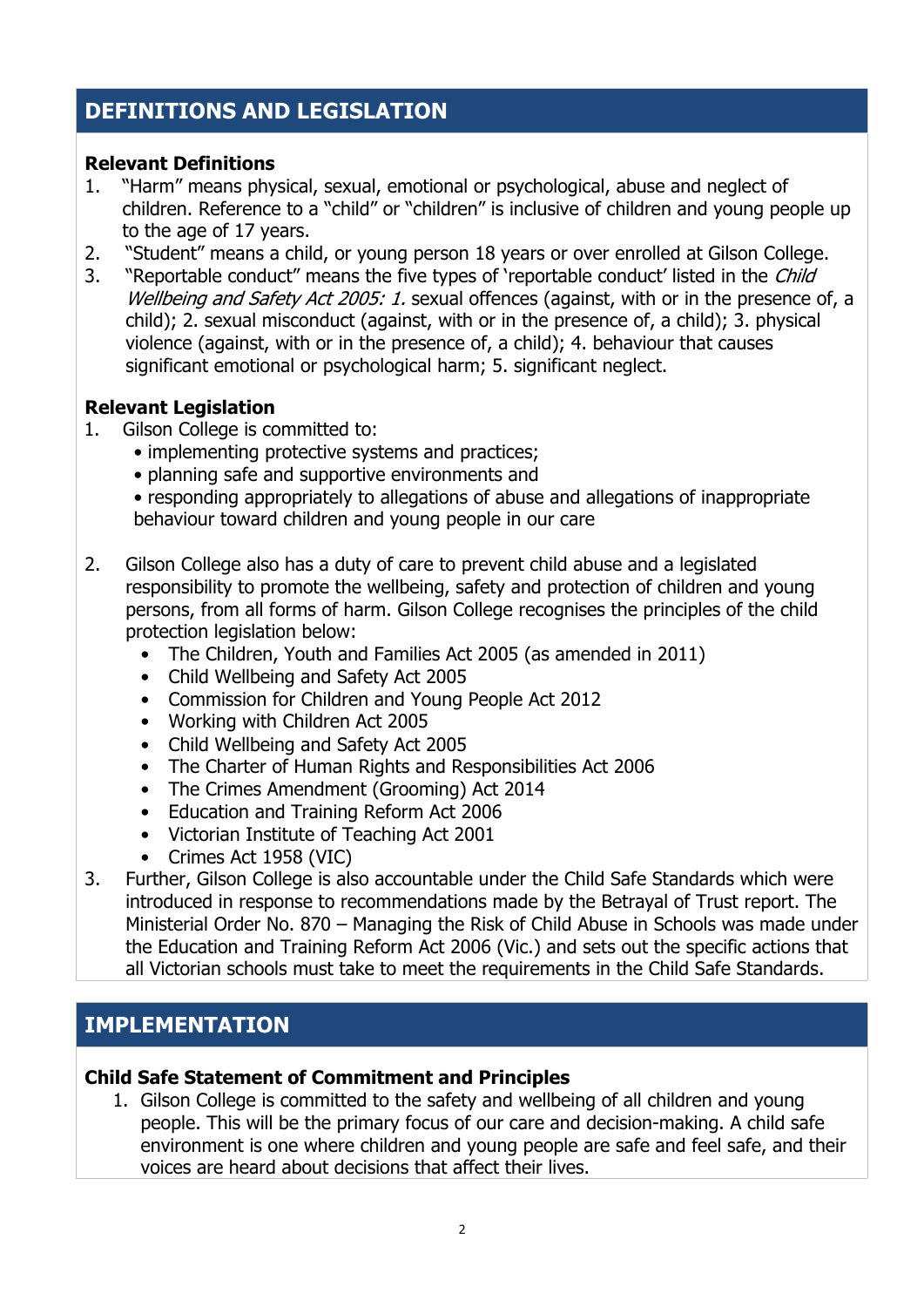- 2. Every person involved in the College has a responsibility to understand the important and specific role he or she plays individually and collectively to ensure that the wellbeing and safety of all children and young people is at the forefront of all they do and every decision they make.
- 3. This commitment to ensuring the safety, welfare and wellbeing of all children and young people in the College will be maintained at all times during their participation in learning and other activities in all College environments, including, but not limited to, at school, on excursions and camps, on outdoor education activities, and online.
- 4. Particular attention will be given to the inclusiveness and cultural safety of Aboriginal and Torres Strait Islander children and young people, children and young people from culturally and/or linguistically diverse backgrounds, as well as the safety of children and young people with a disability, and other vulnerable children and young people, including overseas students.
- 5. Gilson College has zero tolerance for child abuse and is committed to the protection of all children from all forms of child abuse.
- 6. At Gilson College, a child includes Gilson College students, visiting students and international students.
- 7. Child abuse includes sexual offences, grooming, physical violence, serious emotional or psychological harm, serious neglect, and a child's exposure to family violence.
- 8. Broader child safety issues arising from our common-law duty of care, as well as our institutional Child Safe Duty of Care, are dealt with through our Student Duty of Care Program.
- 9. If you have a belief or suspicion that a child is being, or has been, subjected to any form of abuse you must contact the Victorian Child Protection Service or, where you need guidance on making a report or have questions regarding child safety, contact one of the School's appointed Child Safety Officers – The Principal, Heads of Campus and Heads of Schools
- 10.Whenever there are concerns that a child is in immediate danger the Police should be called on 000.
- 11.Within the College, a best practice approach to creating a safe environment includes procedures for responding to allegations and disclosures of reportable conduct of children and young people, based on the following principles:
- 12.All children and young people have a right to safety and freedom from abuse of any kind.
- 13.All adults working with children and young people have a responsibility to care for them, to promote their wellbeing and to protect them from any form of reportable conduct.
- 14.When any action is taken to prevent, or respond to any type of reportable conduct, the welfare and wellbeing of the child or young person are the primary concerns.
- 15.The integrity of the family unit is respected but not to the detriment of the child or young person.
- 16.The dignity of persons involved in situations where reportable conduct is suspected or disclosed, should be respected and they should be treated with fairness, sensitivity, dignity and respect.
- 17.In the interests of justice, appropriate confidentiality should be maintained, with information that relates to suspected or disclosed abuse being provided only to those who have a right or a need to be informed.
- 18.In its planning, decision-making and operations Gilson College will:
	- a. Take a preventative, proactive and participatory approach to child safety
	- b. Value and empower children to participate in decisions which affect their lives
	- c. Foster a culture of openness that supports all persons to safely disclose risks of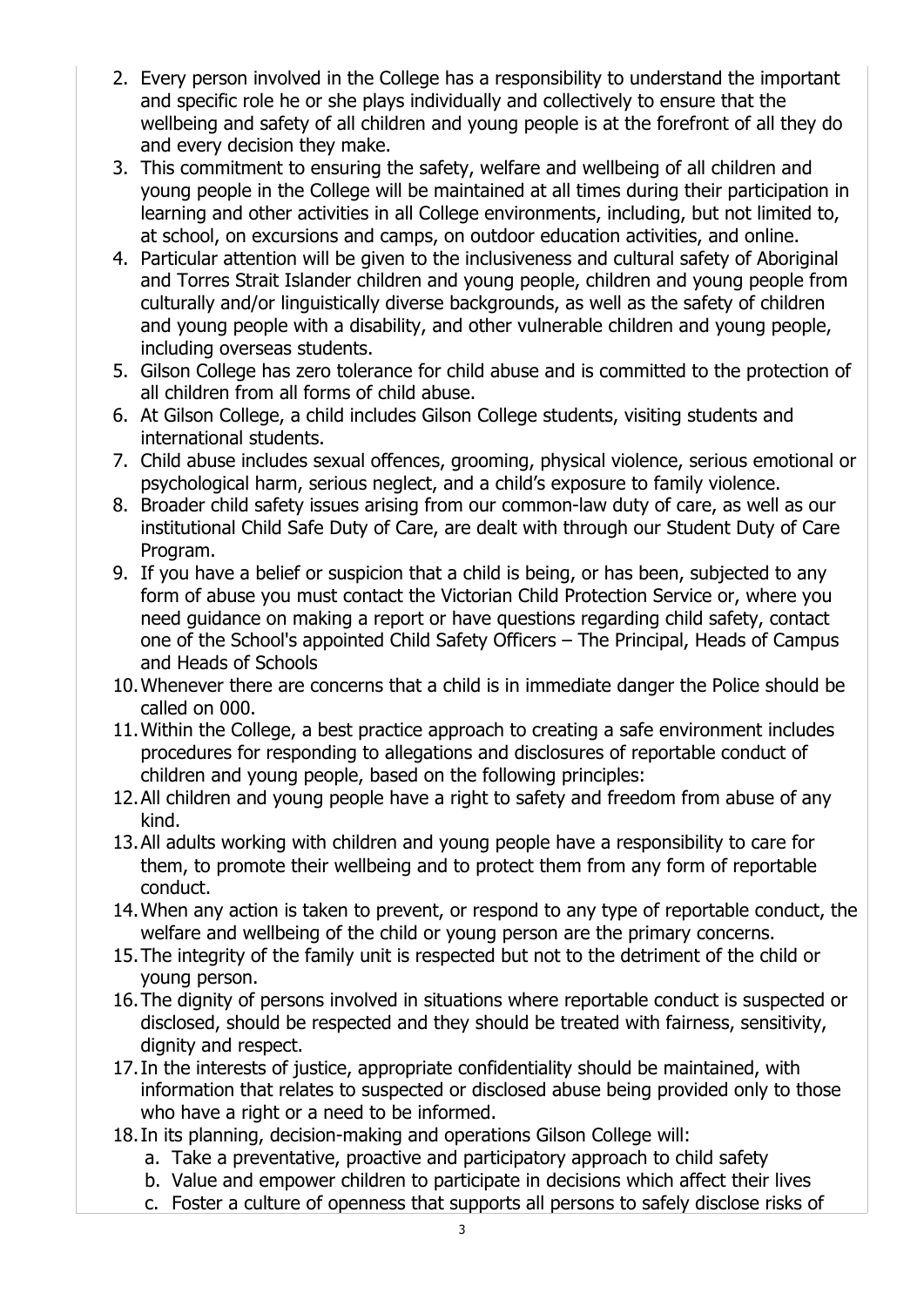harm to children

- d. Respect diversity in cultures and child rearing practices while keeping child safety paramount
- e. Provide written guidance on appropriate conduct and behaviour towards children
- f. Engage only the most suitable people to work with children and have high quality staff and volunteer supervision and professional development
- g. Ensure children know who to talk with if they are worried or are feeling unsafe, and that they are comfortable and encouraged to raise such issues
- h. Report suspected abuse, neglect or mistreatment promptly to the appropriate authorities
- i. Share information appropriately and lawfully with other organisations where the safety and wellbeing of children is at risk
- j. Value the input of and communicate regularly with families and carers

## **Providing ongoing support:**

- 1. Gilson College will provide ongoing support for children and young people impacted by abuse - either through disclosure or who are otherwise linked to suspected abuse, through the steps given for making a Student Support Plan, as detailed in 'Responding' to Suspected Child Abuse: A Template for all Victorian Schools'
- 2. Ongoing student support will be arranged by the relevant College Child Safety Officer
- 3. Steps or actions will include:
- 4. Provide support for the student during interviews
- 5. Establish a Student Support Plan
- 6. Establish a Student Support Group
- 7. Ensure ongoing review of the Student's Support Plan
- 8. Ongoing support will be provided by those such as the relevant College Child Safety Officer, trusted teachers, Level Leaders, Chaplains, Wellbeing Officers, and Counsellors.
- 9. Referrals may be made to relevant organisations, such as Headspace, GP, or child psychologist.

## **Risk reduction and management**

- 1. The risk of child abuse occurring at Gilson College and on excursions, camps and other off campus environments will be reduced and managed through dissemination of this policy to all staff, contractors, volunteers, education practicum students, College students 18+ years of age, and other stakeholders, including overseas students' homestay hosts, and those 18 years and over residing in homestay residences, though:
	- a. training sessions
	- b. information session
	- c. the Gilson College website
	- d. Documents on SEQTA Teach (staff), SEQTA Engage (Parents) and SEQTA Learn (students)
	- e. Relevant, related policies such as, but not limited to, the *Internet Acceptable Use*, Anti-Bullying, and Behaviour Management policies, as well as the College Child Safe Codes of Conduct and the College ICT Acceptable Use Agreements will also be made available through:
	- f. the Gilson College website
	- g. Documents on SEQTA Teach (staff), SEQTA Engage (Parents) and SEQTA Learn (students)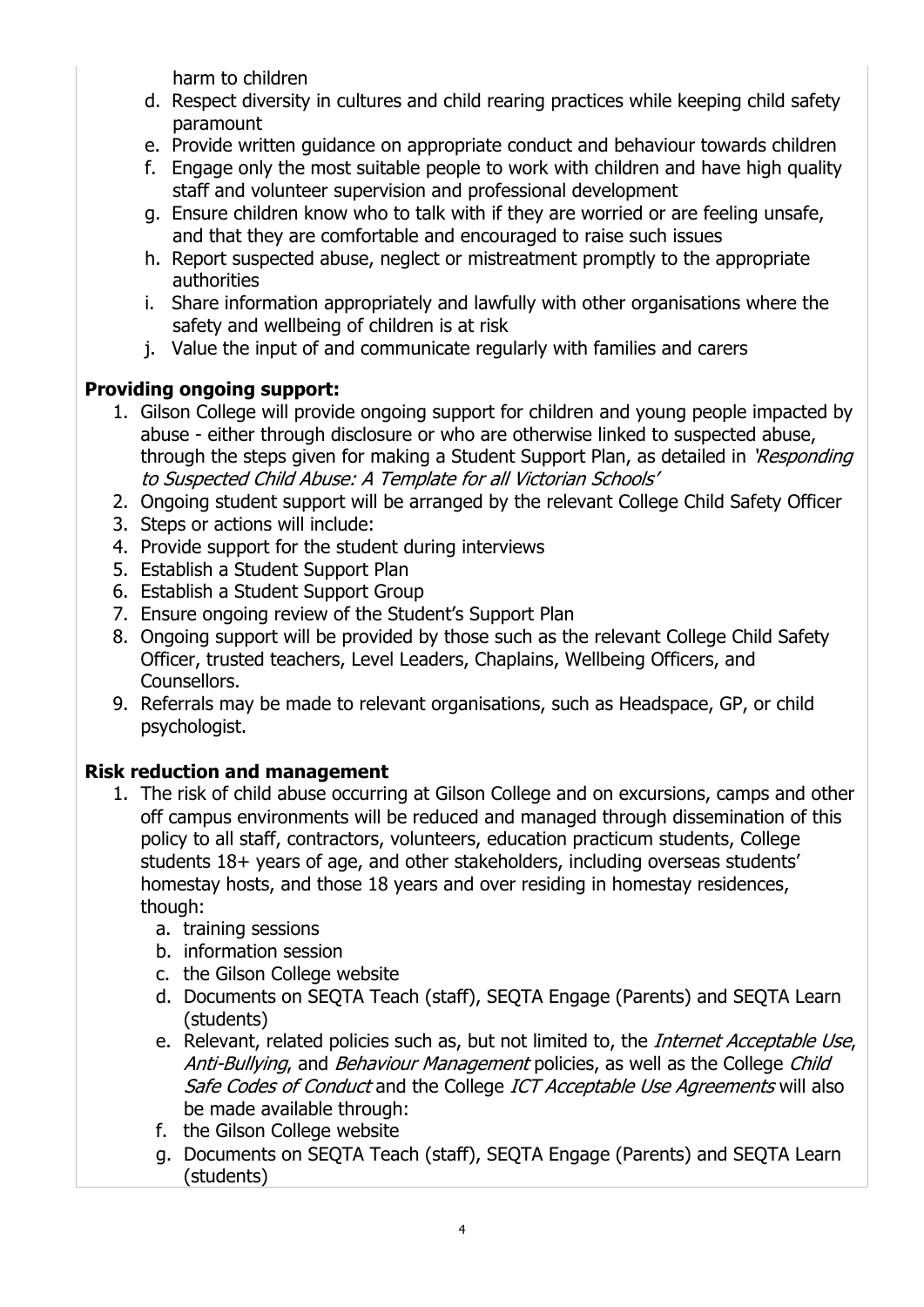h. Employment advertisements and contracts will include a reference to the College Child Safe Code of Conduct

## **Human Resource Practice and Training**

### **Individuals Roles and Responsibilities**

The following are the specific roles and responsibilities, both individually and collectively, that will ensure compliance and adherence to child safety and welfare policies, practices in the College:

- 1. **Adventist Schools Victoria (ASV) CEO, HR Manager, Board of Directors:** System Governance; Recruitment and Employment of staff including orientation to Child Safe policies and practices in ASV schools; ongoing Fitness to teach; Child Safety and Welfare policy development, implementation compliance, and training in system schools;
- 2. **All:** Adherence to College Child Safe Policies and Procedures
- 3. **College Council:** College Governance; monitor Child Safe Protection Policies and Procedures compliance; monitor Staff training compliance; with ASV, monitor ongoing staff fitness to teach
- 4. **Principal:** Responsible for Reportable Conduct Scheme compliance; Child Safety Officer; Oversee employed staff training and compliance and adherence to Child Safety; inform potential employees about the College's Child safe practices including the Child Safe Code of Conduct
- 5. **Heads of Campus:** Child Safety Officer; Responsible for Reportable Conduct Scheme compliance; Staff Child Safety training; Education practicum students Child Safety training; Casual Staff training; monitor adherence to Child Safety; inform potential employees about the College's Child safe practices including the Child Safe Code of **Conduct**
- 6. **Heads of School:** Child Safety Officer; Responsible for Reportable Conduct Scheme compliance; Staff Child Safety training; Volunteers Child Safety training; Education practicum students Child Safety training, Casual Staff training as delegated; Monitor College staffs adherence to Child Safety
- 7. **Well-being Officer/s:** Child Safety Officers; Staff training, as delegated; 18 years or over Students' training, as delegated; some Student child safe education, as delegated
- 8. **College Education staff:** Adherence to College Child Safe Policies and Procedures; Keeping Safe: Child Protection Curriculum delivery
- 9. **Office manager or Delegate/s:** Ad Hoc staff Child Safe training e.g. contractors, and Overseas Students homestay hosts, and those 18 years and over residing in homestay residences; Management of registers for mandatory reporting training and **WWCCs**

#### **Practices for Monitoring Adherence to the Principles and Practices of College Child Safe Protection Policies, as well as for Monitoring Ongoing Suitability for Childrelated Employment**

- 1. Child Safety and Child Welfare are regular items on College Council agenda
- 2. ADCOM (Principal, Heads of Campus, Heads of school) and Welfare Officers receive notice of, and monitor with relevant staff, child welfare reports that are entered into **SEQTA**
- 3. ADCOM and College Council receives and analyses the student and parent surveys annually
- 4. Registers kept of: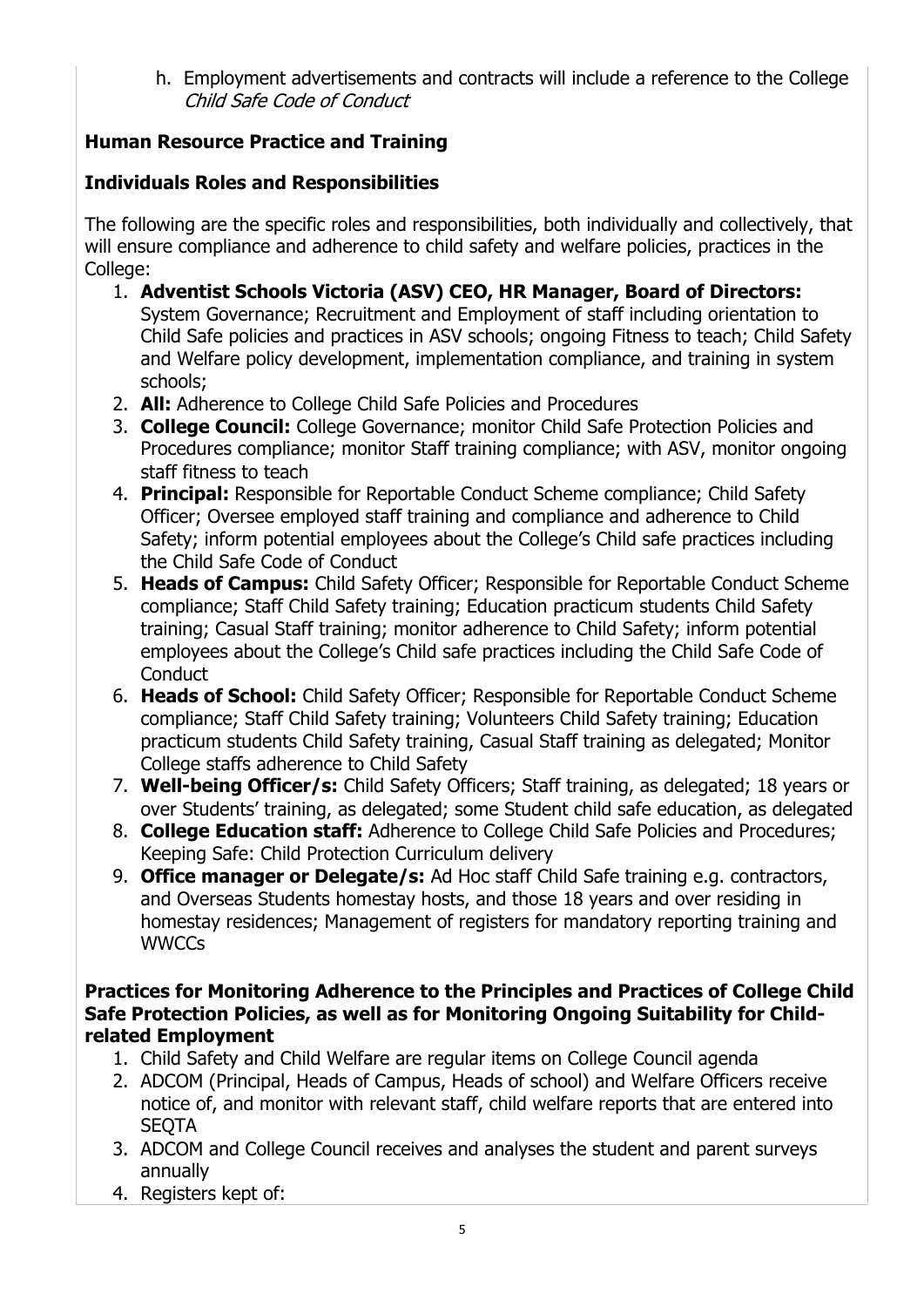- a. VIT Registration currency for teachers and Principal, Heads of Campus and Heads of Schools
- b. Annual staff Mandatory Reporting training for education, pastoral and welfare staff
- c. Working With Children Clearance compliance and checking for all others
- d. Child Safe Code of Conduct signed by all
- 5. Annual staff orientation to policies, including Child Safety and Welfare policies and procedures, including signing the College Child Safe Code of Conduct (at the beginning of the school year), including each time policies are updated
- 6. Child Safety and Welfare policies and practices are a regular item during staff meetings or protected time meetings
- 7. Training occurs for of all new staff entering into College employment in the Keeping Safe: Child Protection Curriculum, whether of not they will actually teach it. (Register kept)
- 8. Regular classroom walk-throughs, and Evidence Based Observations are conducted
- 9. Welfare officers are delegated to conduct PD with staff each term on Child Safe practices
- 10.Welfare officers train students aged 18 years and over in Child Safe practices, and their responsibilities as adults; and train 17-year-olds before they reach 18.
- 11.An annual training session is held for all volunteers at the beginning of the school year before they are permitted to work in classrooms or other spaces where children will or may be present. WWCC is checked
- 12.Training occurs for of all casual staff and education practicum students on the first day they attend the college for work. WWCC is checked
- 13.Training occurs for contractors before they commence work onsite. WWCC is checked

## **Child Safe Standards**

- 1. The Child Safe Standards form part of the Victorian Government's response to the parliamentary Betrayal of Trust Inquiry into the Handling of Abuse by Religious and Other Non-Government Organisations 2013. The focus of the standards is to help organisations to create and maintain environments that keep children and young people safe.
- 2. At the time of this policy review (Sept. 2021) the original standards continue to inform the College's Child Safe approaches.
- 3. It is noted that in 2021 the Victorian Government introduced the new Child Safe Standards which will replace the original standards. The new standards will better protect children and young people, and support greater national consistency.
- 4. The new standards will come into effect from 1 July 2022 and Gilson College is working towards having these standards inform College policies, procedures, practices and culture by July 2022.
- 5. As has been the case with the original standards, Gilson college will raise awareness of all staff of their obligations under the new standards by providing annual training in regard to the Child Safe Standards and our Child Safe College policies, procedures, practices, and culture.

## **Gilson College Child Safe Protection Code of Conduct**

1. The child safe standards require that Gilson College, as a provider service for children, has a code of conduct that establishes clear expectations for appropriate behaviour with children. The Gilson College Child Safe Code of Conduct assists College leadership to enforce appropriate behaviour with children and young people in our school to help protect children from abuse.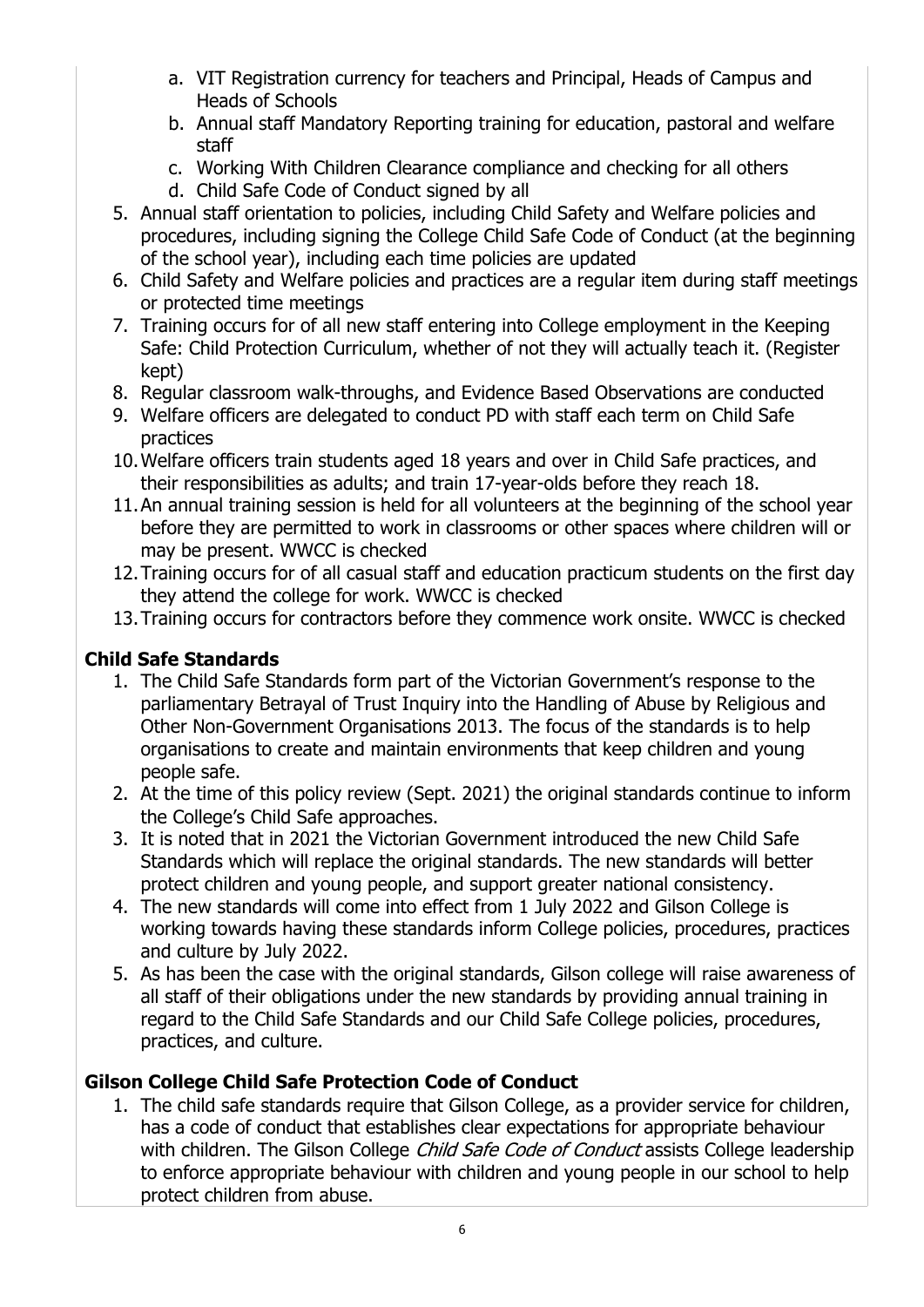- 2. Gilson college will raise awareness of all staff, including volunteers, of their obligations under the *College Code of Conduct* by providing annual training:
	- a. as part of induction training for new leadership members, staff and volunteers
	- b. as part of refresher training for existing leadership members, staff and volunteers
	- c. to support and inform College protocols and reporting procedures should breaches of the code be suspected or identified
- 3. The Gilson College *Child Safe Code of Conduct* will be added to the College website and SEQTA Engage parent portal: Documents to
- 4. inform parents/carers and other persons associated with the Gilson College what behaviour they can expect from the College leadership, staff and volunteers
- 5. to support and inform organisational protocols and reporting procedures should breaches of the code be suspected or identified

### **Mandatory Reporting Requirements**

- 1. Mandatory reporting describes the legal obligation of certain professionals and community members to report incidences of child abuse. These people are called 'mandated reporters'. If the mandated reporters fail to report they may be fined and/or incarcerated. Section 182 (1) of the Children, Youth and Families Act 2005 (as amended in 2011) lists the following people as mandated to report:
	- a. a person who is registered as a teacher under the Education and Training Reform Act 2006 or has been granted permission to teach under the Act
	- b. the principal of a Government school or non-Government school within the meaning of the Education and Training Reform Act 2006
	- c. registered medical practitioner
	- d. a nurse
	- e. a midwife
	- f. a member of the police force.

### **Reasonable Belief**

- 1. A mandated reporter does not need to have proof to report any concerns that they have about the safety of a child under 16. Indicators that represent reasonable grounds to report a suspected offence include:
- 2. a child or young person discloses that he or she has suffered or is suffering nonaccidental physical injury or sexual abuse
- 3. a child or young person exhibits sexually abusive or age-inappropriate behaviour(s)
- 4. someone else advises you that a child or young person has been sexually abused or non-accidentally injured, or
- 5. your own observations of the child or young person's physical condition or behaviours lead you to reasonably suspect that the child or young person has suffered or is suffering non-accidental physical injury or sexual abuse.

## **Abuse and Neglect Types Which Must Be Reported**

- 1. physical abuse
- 2. sexual abuse
- 3. emotional abuse
- 4. neglect
- 5. medical neglect
- 6. family violence
- 7. human trafficking (including forced marriage).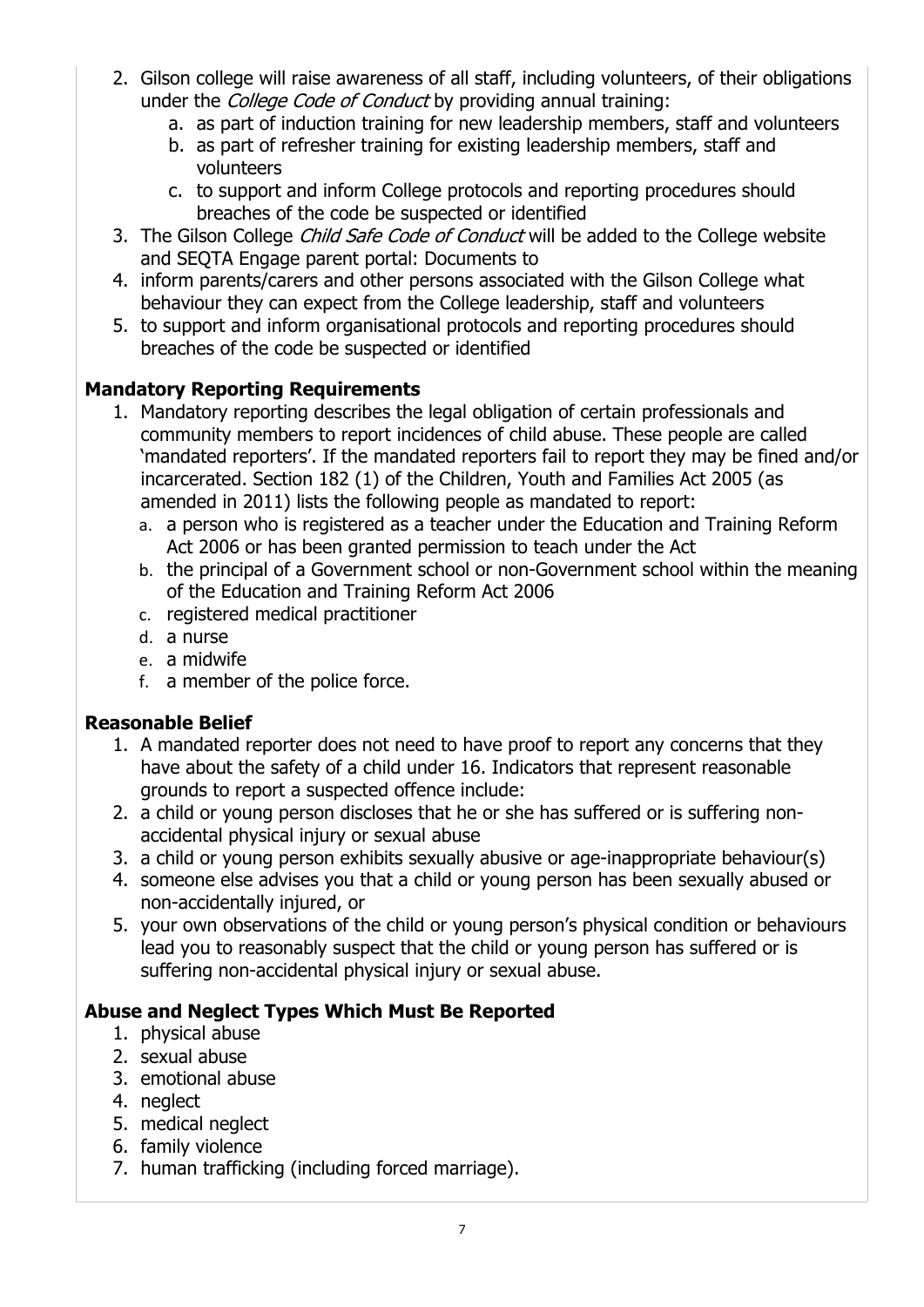### **Betrayal of Trust Legislation - Criminal Offences:**

- 1. It is the responsibility of all adults in Victoria, including school students 18 years old or over to report sexual or physical abuse to police.
- 2. Gilson College will raise the awareness of all adults in the College of their obligations under this legislation by providing annual training to
	- All staff
	- College students 18 years old and above
- 3. In response to the Betrayal of Trust report five criminal offences have been introduced under the *Crimes Act 1958 (Vic.)*:
	- **failure to disclose** offence, which requires adults to report to the Police a reasonable belief that a sexual offence has been committed against a child
	- **failure to protect** offence, which applies to people in positions of authority within organisations, who knew of a risk of child sexual abuse by someone in the organisation and failed to reduce or remove the risk
	- **grooming** offence, which targets communication with a child or their parents with the intent of committing child sexual abuse.
	- **encouraging a child** under the age of 16 to engage in, or be involved in sexual activity.
	- **encouraging a child** aged of 16 or 17 who is under care, supervision or authority to engage in, or be involved in sexual activity.

### **Failure to Disclose**

- 1. Any adult within Gilson College, including staff members and students of the College 18 years old or over, who forms a reasonable belief that a sexual offence has been committed in Victoria by an adult against a child under 16 must disclose that information to Victoria Police.
- 2. Failure to disclose the information to the Police is a criminal offence under Section 327 of the Crimes Act 1958(Vic.) and applies to all adults (18 years and over) in Victoria, not just professionals who work with children.
- 3. The obligation is to disclose that information to the Police as soon as it is practicable to do so, except in limited circumstances such as where the information has already been reported to DHHS Child Protection.
- 4. Refer to Appendix 2 for more information on when to report a concern that a child or a young person has been sexually abused, or is in need of protection from sexual abuse.
- 5. For further information about the 'failure to disclose' offence, see Department of Justice and Regulations – Failure to disclose offence and the Betrayal of Trust: Fact Sheet.

### **Failure to Protect**

- 1. Any Gilson College staff member in a position of authority who becomes aware that an adult associated with their organisation (such as an employee, contractor, volunteer, sport coach, student of Gilson College 18 years old or over, or visitor) poses a risk of sexual abuse to a child under 16 who is in the care or supervision of the organisation, must take all reasonable steps to reduce or remove that risk. Failure to take reasonable steps to protect a child in the organisation from the risk of sexual abuse from an adult associated with the organisation is a criminal offence under Section 49C (2) of the Crimes Act 1958 (Vic.).
- 2. In the Gilson College context, this will include the principal, heads of campus and the business manager and may also extend to heads of school, school counsellors, and heads of departments.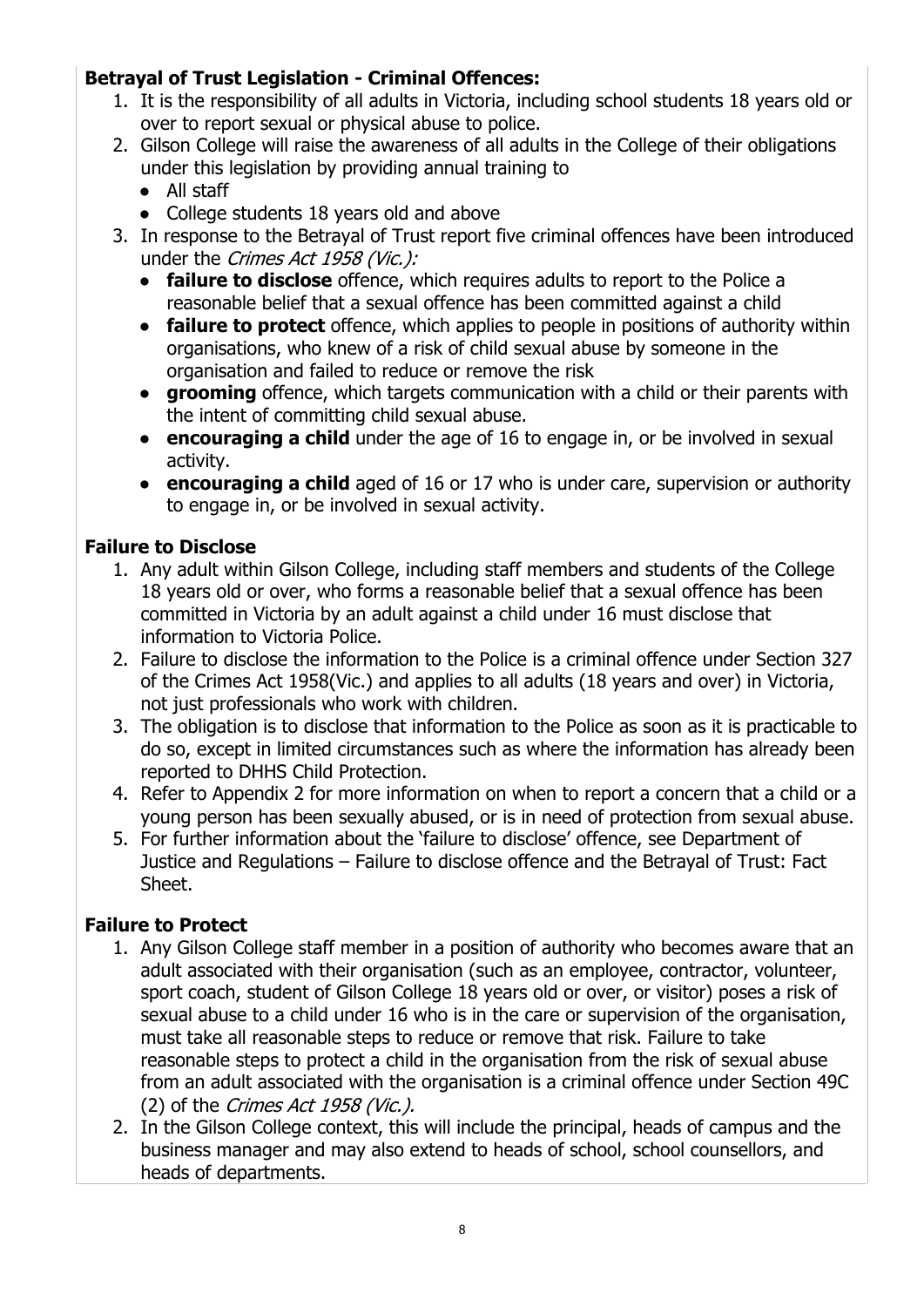3. For further information about the 'failure to protect' offence, see Department of Justice and Regulations - Failure to protect offence and the Betrayal of Trust: Fact Sheet.

### **Grooming**

- 1. The offence of grooming prohibits predatory conduct designed to prepare or 'groom' a child for future sexual activity and is contained in Section 49B (2) of *the Crimes Act* 1958 (Vic.). The offence applies to communication with children under 16 years.
- 2. Grooming can be conducted in person or online, for example via interaction through social media, web forums and emails. The offence can be committed by any person aged 18 years or over. It does not apply to communication between people who are both under 18 years of age. For further information about the 'grooming offence', see Department of Justice and Regulation – Grooming offence and the Betrayal of Trust: Fact Sheet.

### **Encouraging**

- 1. The offense of encouraging a child under the age of 16 to engage in, or be involved in sexual activity.
- 2. The offense of encouraging a child aged 16 or 17 under care, supervision or authority to engage in, or be involved in sexual activity.

Gilson College staff need to be aware of these 'Encouraging' offences because certain behaviour may constitute grooming and encouragement:

- i. 'Encourage' is defined to include suggest, request, urge and demand. Encouragement includes but is not limited to offering money or gifts or threatening harm. It can be done in person or by electronic communication, e.g. an adult asking a child to watch inappropriate material.
- ii. These offences do not require that the sexual activity be a criminal offence. E.g. if a child was encouraged to watch inappropriate material, the act of watching is not illegal, however the act of encouragement would amount to criminal conduct.

For more information about managing and responding to the risk of abuse, see Responding to Student Sexual Assault and Risk Management in the Department of Education and Training resources.

### **Reportable Conduct Scheme:**

For greater detail please refer to the **Gilson College Reportable Conduct Scheme – Victoria: Policy & Procedure** document

## **Who is responsible to make a report under this scheme?**

• The College Principal, Heads of Campus and Heads of School

## **Who can an allegation be made about under the scheme?**

A reportable allegation can be made about any person over 18 years of age who is a Gilson College employee (including a religious leader and/or chaplain, welfare/well-being officer), a volunteer, a contractor or office holder of the College.

Allegations can be made about the conduct of people even if:

- they do not have direct contact with children
- the conduct occurred outside of their work.

## **What kind of conduct is reportable?**

There are five types of 'reportable conduct':

1. sexual offences committed against, with or in the presence of a child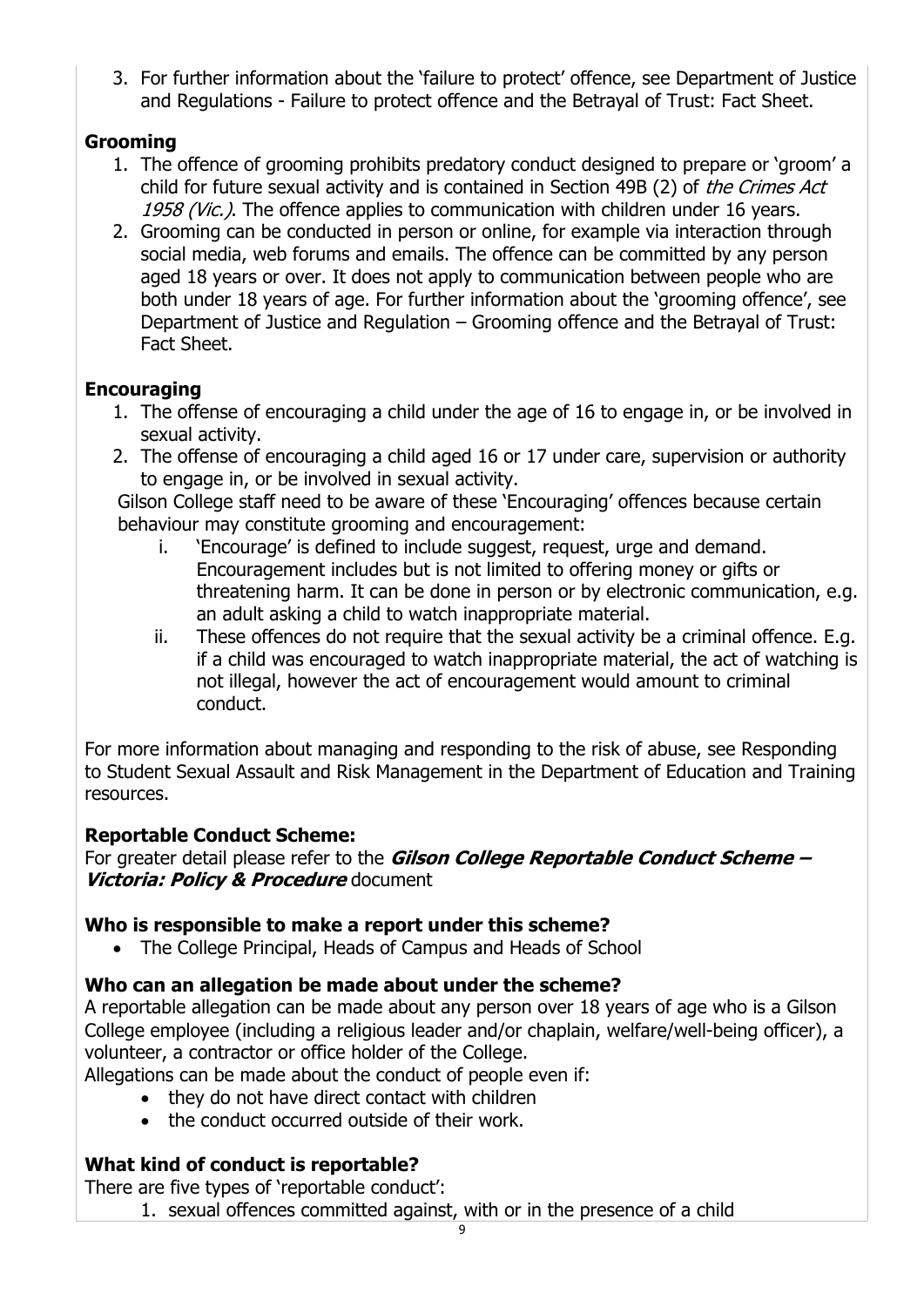- 2. sexual misconduct committed against, with or in the presence of a child
- 3. physical violence against, with or in the presence of a child
- 4. any behaviour that causes significant emotional or psychological harm to a child
- 5. significant neglect of a child.

### **Under this scheme the College Principal, Heads of Campus and Heads of School must**

## **1. Notify:**

• He/She must notify the Commission within 3 business days of becoming aware of a reportable allegation.

## **2. Investigate:**

- He/She must investigate an allegation subject to police clearance on criminal matters.
- He/She must advise the Commission who is undertaking the investigation.
- He/She must manage the risks to children.

## **3. Update:**

• Within 30 calendar days he/she must provide the Commission detailed information about the reportable allegation and any action you have taken.

## **4. Outcomes:**

• He/She must notify the Commission of the investigation findings and any disciplinary action the head of entity has taken (or the reasons no action was taken).

## **Online Safety during COVID-19 Remote Learning**

The COVID-19 Pandemic has led to the need for extended periods of remote teaching and learning, bringing associated risks for child safety.

- 1. Gilson College will protect students from harm online during remote learning times as far as it is reasonably able. The safety, wellbeing and best interests of our students are of primary importance.
- 2. The College will ensure the health and safety of staff in accordance with the College
- 3. COVID-19 Support documents:
	- a. Supporting Your Child in Off-Campus Learning For Parents,
	- b. Supporting Staff With Remote Learning
	- c. Professional Expectations of Staff during Remote Learning
	- d. Regular communication letters/emails to parents.

## **Occupational Health and Safety**

- 1. Gilson College will protect students from harm as far as it is reasonably able. The safety, wellbeing and best interests of our students are of primary importance.
- 2. The school will ensure the health and safety of staff in accordance with Occupational Health and Safety legislation.
- 3. Refer to the College OH&S Policy

## **Codes of Conduct:**

### **Staff, Contractors, Volunteers and Education Practicum Students, College Students 18+ years of age, & other Stakeholders**

- 1. Staff, contractors, volunteers and education practicum students, Gilson College students 18+ years of age, and other stakeholders must not cause harm to any student.
- 2. All staff, contractors, volunteers and education practicum students, Gilson College students 18+ years of age, and other stakeholders in the school, including overseas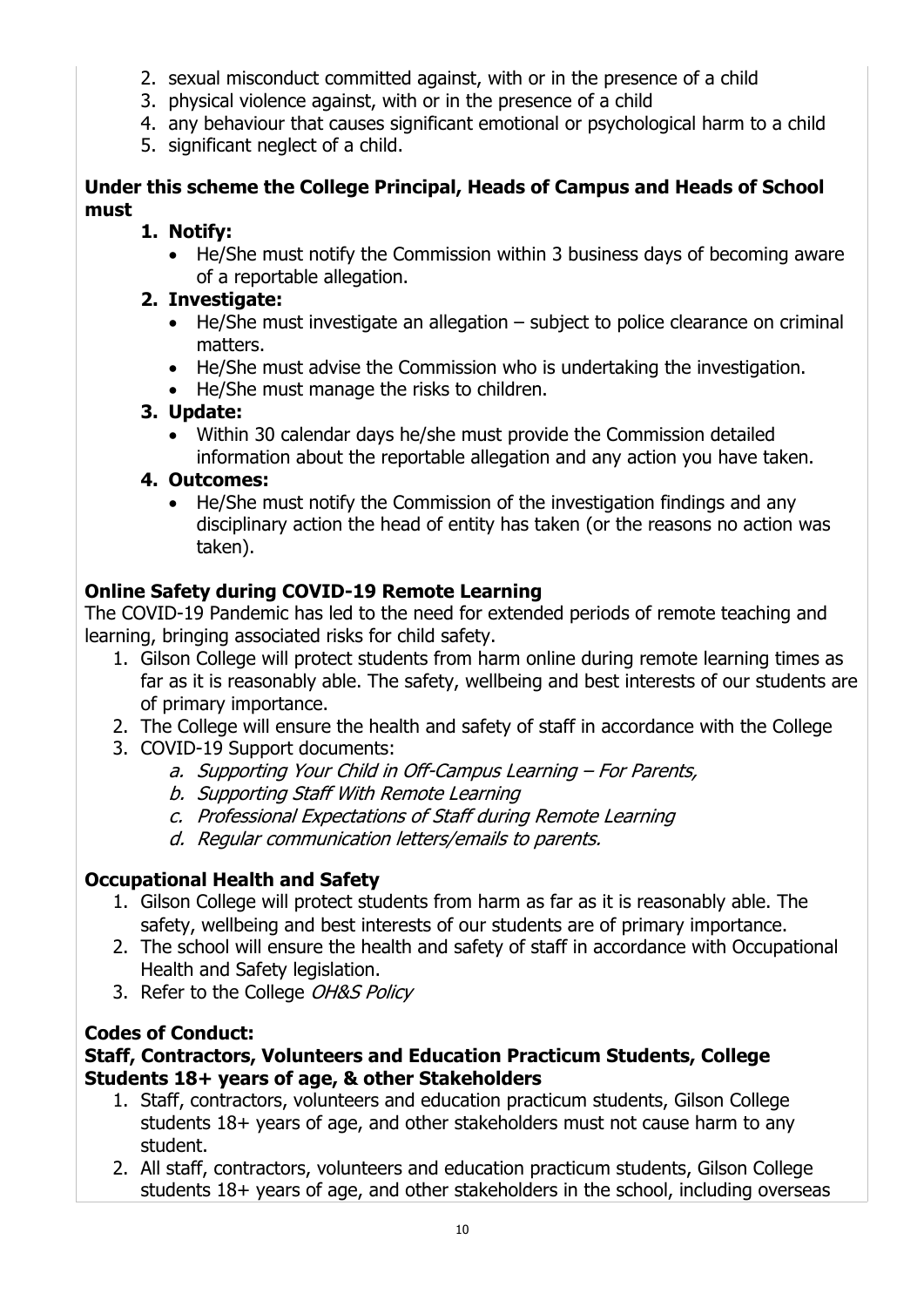students' homestay hosts and those 18 years and over residing in homestay residences, must ensure that their behaviour towards and relationships with all students reflect proper standards of care for students in accordance with the ASA and VIT Codes of Conduct, and Gilson College Child Safe Protection Code of Conduct.

## **Dealing with Inappropriate Behaviour**

- 1. If a student considers the behaviour of a staff member, volunteer, contractor, education practicum student, Gilson College student 18+ years of age, or other stakeholder in the school, including overseas students' homestay host and those 18 years and over residing in homestay residences, to be inappropriate, the student should report the behaviour to the:
	- Principal or
	- College Child Safety Officer, Wellbeing officer, Counsellor, Chaplain or any other staff member.

#### **Dealing with Information about Sexual Abuse, Harm and any other Inappropriate Behaviour**

- 1. If a staff member receives a report of inappropriate behaviour about another staff member, contractor, volunteer, education practicum student, Gilson College students 18+ years of age, or stakeholder in the school, including overseas students' homestay host and those 18 years and over residing in homestay residences, that the student considers inappropriate, the staff member receiving the report must immediately make a mandatory report and report it verbally and then in writing to the Principal.
- 2. Where the Principal is the subject of the report of inappropriate behaviour, the staff member must make a mandatory report then provide verbal information followed by a written report to the Director of Education Seventh-day Adventist Schools (Victoria) Ltd.

#### **Procedures for Responding to Allegations of Child Abuse for all Staff, Contractors, Volunteers, Education Practicum Students, College Students 18+ years of age, & other Stakeholders**

- 1. The procedures listed below will be followed for all forms of child abuse as defined under Definitions and Legislation Section above (P.1) of this policy (reference Education Training and Reform Act 2006).
- 2. The procedures apply to allegations or disclosures of child abuse made by or in relation to a child, school staff, visitor or other person including overseas students' homestay host and those 18 years and over residing in homestay residences, while connected to a school environment.
- 3. The procedures will be followed taking into account the diversity characteristics of the students and the school community.
- 4. For Gilson College this would include, but not limited to, sensitivity towards religious, ethnic and linguistic diversity and vulnerable students requiring further learning support.
- 5. It is important to note that fulfilling the roles and responsibilities contained in the procedure does not displace or discharge any other obligations that arise if a person reasonably believes that a child is at risk of child abuse, such as mandatory reporting.
- 6. The table below defines overall leadership authority at College and Adventist Schools Victoria level: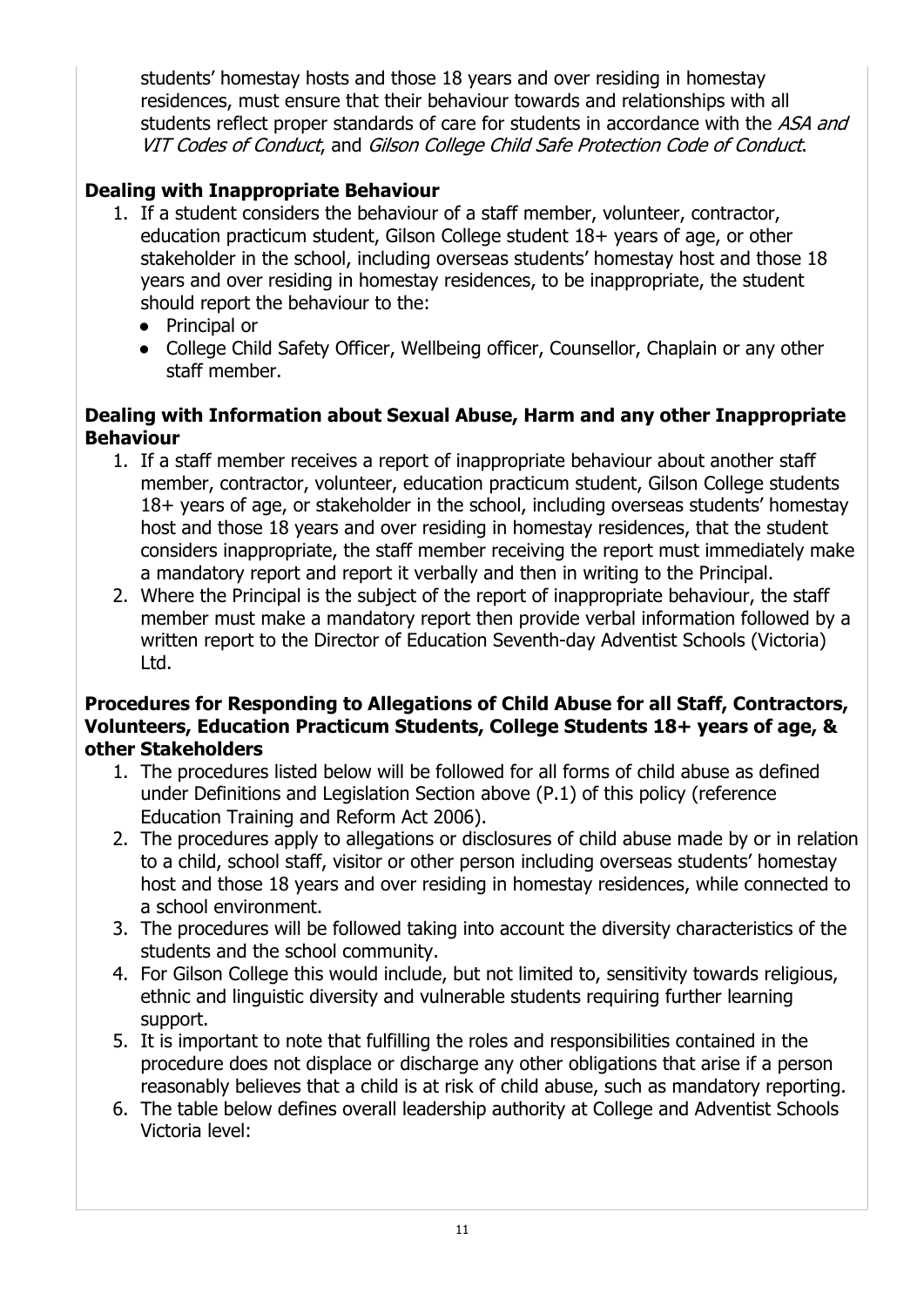#### **Authority**

Adventist Schools Victoria CEO, or his/her delegate

- 1. Monitor overall school compliance with these procedures where the allegation involves staff, contractors, volunteers or education practicum students.
- 2. Manage an alternative procedure for responding to an allegation or disclosure if the person allocated responsibility cannot perform under clause 11(3)(c)(i) his or her role.
- 3. Make, secure, and retain records of allegation of child abuse and the response to it where the allegation involves staff, contractors, volunteers or education practicum students.

#### **Authority**

#### School Principal or his/her delegate

- 1. Monitor overall school compliance with these procedures where the allegation involves individuals other than staff, contractors, volunteers or education practicum students.
	- 2. Promptly manage the school's response to an allegation or disclosure of child abuse and to ensure that the allegation or disclosure is taken seriously
- 3. Ensure an appropriate response to a child who makes or is affected by an allegation of child abuse (See Appendix 3)
- 4. Make, secure and retain records of allegation of child abuse and the response to it where the allegation involves individuals other than staff, contractors, volunteers or education practicum students.

Gilson College will follow the **Four Critical Actions for Schools: Responding to Incidents, Disclosures and Suspicions of Child Abuse** every time an adult in the College community become aware of an instance of, or risk of abuse. The College also requires that a **Fifth Critical Action:** *Document your actions* be followed. (See also *The Five Critical* Actions...POSTER displayed in strategic places around the College.) This includes reporting later, any new information to authorities.

### **ACTION 1: Responding to an emergency**

- 1. If there is no risk of immediate harm go to ACTION 2.
- 2. If a child is at immediate risk of harm you must ensure their safety by:
	- a. separating alleged victims and others involved
	- b. administering first aid
	- c. calling 000 for urgent medical and/or police assistance to respond to immediate health or safety concerns
	- d. identifying the Child Safety Officer as the contact person at the school for future liaison with Police.

Where necessary you may also need to maintain the integrity of the potential crime scene and preserve evidence.

## **ACTION 2: Reporting to authorities**

- 1. As soon as immediate health and safety concerns are addressed you must report all incidents, suspicions, and disclosures of child abuse as soon as possible. Failure to report physical and sexual child abuse may amount to a criminal offence.
- 2. If the source of suspected abuse is from within the school:
	- You **must report** all instances of suspected child abuse involving a school staff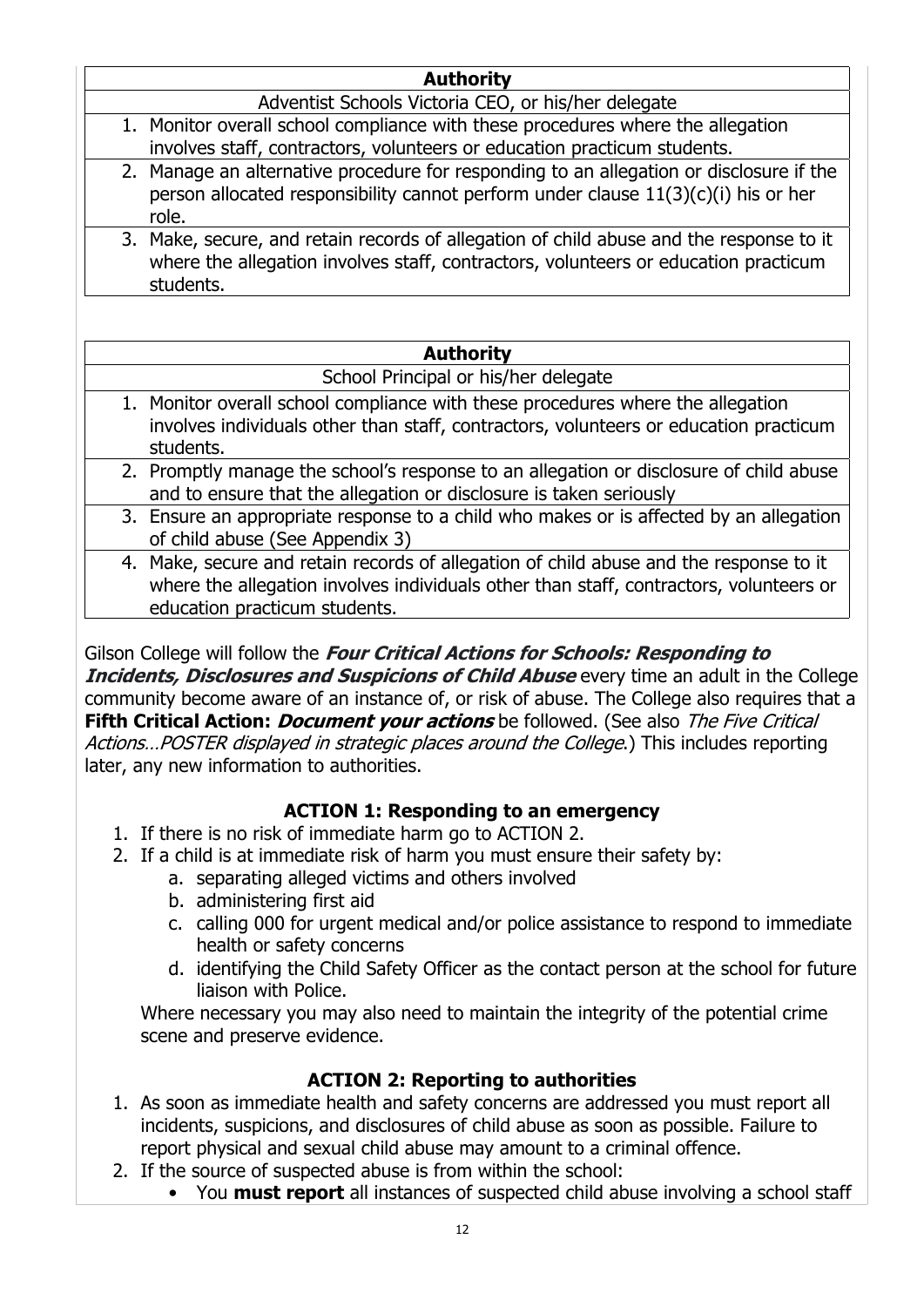member, contractor or volunteer to **Victoria Police**.

- You **must also** report **internally** to:
	- i. Principal
	- ii. Seventh-day Adventist Schools Victoria on +61 3 9264 7730
- 3. If the source of suspected abuse is from within the family or community:
	- You **must report** to Department of Families, Fairness and Housing (DFFH) Child Protection
- 4. If a child is considered to be in need of protection from child abuse, or at risk of being harmed (or has been harmed) and the harm has had, or is likely to have, a serious impact on the child's safety, stability or development:
	- You **must also report** all instances of suspected sexual abuse (including grooming) to Victoria Police.
	- You **must also report** internally to:
		- i. Principal and/or Child Safety Officer and
		- ii. Seventh-day Adventist Schools Victoria on +61 3 9264 7730

### **ACTION 3: Contacting parents/carers**

The Principal/Child Safety Officer **must** consult with DFFH - Child Protection or Victoria Police to determine what information can be shared with parents/carers. They may advise:

- 1. **not to contact** the parents/carers (e.g. in circumstances where the parents are alleged to have engaged in the abuse, or the child is a mature minor and does not wish for their parents/carers to be contacted)
- 2. **to contact** the parents/carers and provide agreed information (this must be done as soon as possible, preferably on the same day of the incident, disclosure or suspicion).

## **ACTION 4: Providing adequate and ongoing support**

- 1. Gilson College will provide ongoing support for children impacted by abuse, either through disclosure or who are otherwise linked to suspected abuse, through the steps given for making a Student Support Plan, detailed in **Responding to Suspected Child Abuse: A Template for all Victorian Schools**
- 2. Ongoing student support will be arranged by the relevant Child Safety Officer (ADCOM member)
- 3. Such steps/actions will include:
- 4. Provide support for the student during interviews
- 5. Establish a Student Support Plan
- 6. Establish a Student Support Group
- 7. Ensure ongoing review of the Student's Support Plan
- 8. Ongoing support will be provided by those such as the relevant Child Safety Officer, trusted teachers, Level Leaders, Wellbeing Officer, Chaplains, and counsellors.
- 9. Referrals may be made to relevant organisations, such as Headspace, GP, child psychologist etc.

## **ACTION 5: Document your actions**

- 1. You **must** keep clear and comprehensive notes relating to incidents, disclosures and allegations of child abuse using the **Responding to Suspected Child Abuse: A Template for all Victorian Schools.**
- 2. Your aim should be to provide as much information as possible
- 3. These records will be helpful in making a report of the abuse to the relevant authorities
- 4. This information may be sought at a later date if the matter is the subject of court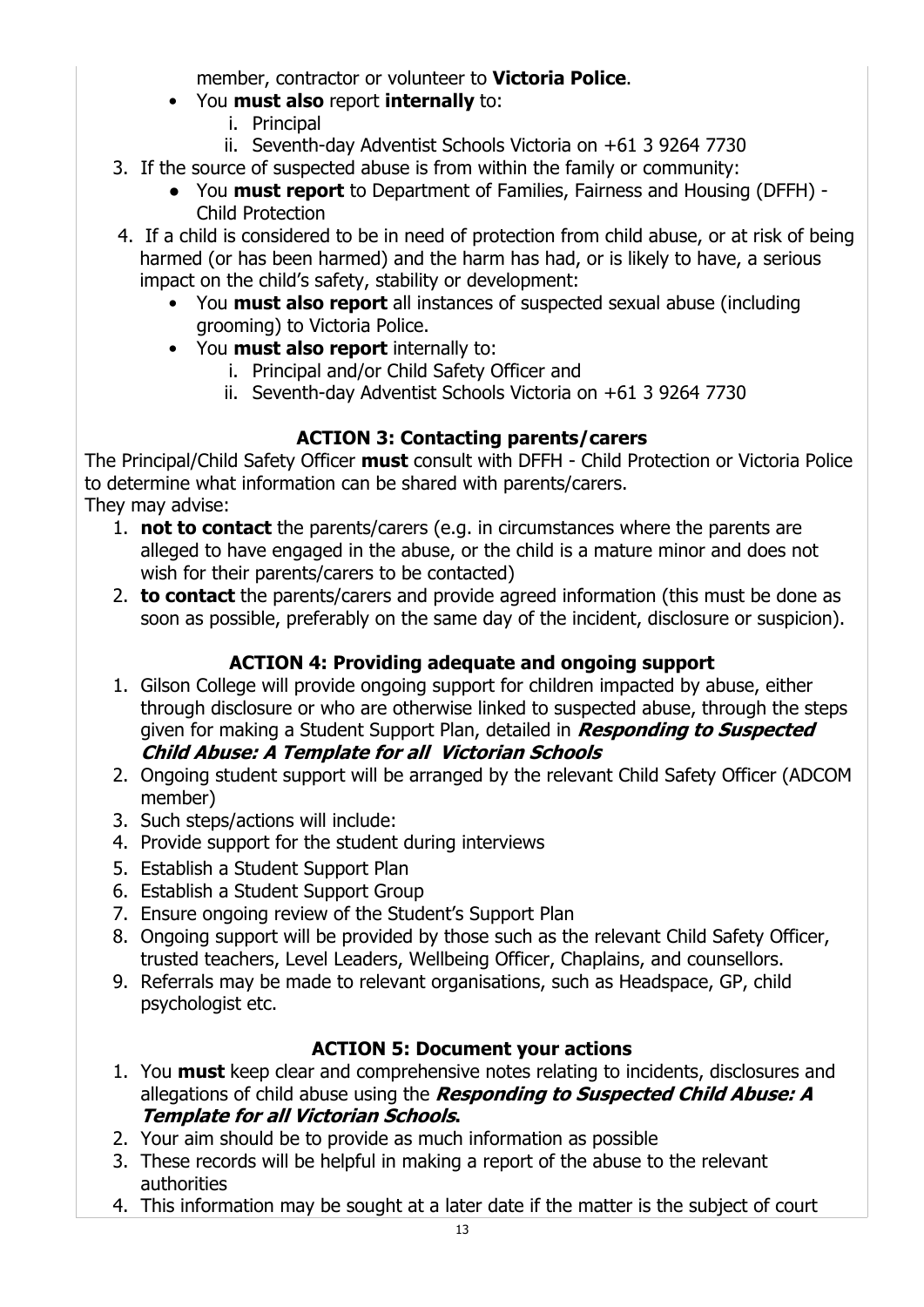proceedings

- 5. These notes may also later assist you if you are required to provide evidence to support their decisions
- 6. Each record relating to incidents, disclosures and allegations of child abuse will be
- 7. filed against in child's or young person's record in the College student management system – SEQTA, and
- 8. will be accessible only to the Executive team: Principal, Heads of Campus and Heads of School, or appropriate others as designated by the principal

If it is believed that a child is not subject to abuse, but significant concerns remain for the student's wellbeing, Gilson College will take further action including making a referral or seeking advice from CHILD FIRST (in circumstances where the family are open to receiving support), or to DFFH Child Protection or Victoria Police.

### **Procedures for Responding to Allegations of Child Abuse for Younger Students and People from Culturally and linguistically Diverse Backgrounds**

The procedures outlined below will be followed, taking into account the diversity characteristics of the students and the school community.

For Gilson College this would include, but not limited to, sensitivity towards religious, ethnic and linguistic diversity and vulnerable students requiring further learning support.

Students and parents will be introduced to these documents and urls in a variety of ways:

- 1. **PROTECT Posters** will be displayed in all classrooms and around the College on Noticeboards so students will see and read easily that that everyone has the righ to be safe and protected from abuse. https://www.education.vic.gov.au/Documents/about/programs/health/protect/ChildSaf eStandards\_Poster.pdf
- 2. **Protect Easy English for Primary Students booklet** will be available in all classrooms and the library, and the pdf version added to SEQTA student portal https://www.education.vic.gov.au/Documents/about/programs/health/protect/EasyEn glish PrimarySchool FactSheet.pdf
- 3. **Protect Easy English for Secondary Students booklet** will be available in all classrooms and the library, and the pdf version added to SEQTA student portal https://www.education.vic.gov.au/Documents/about/programs/health/protect/EasyEn glish SecondarySchool FactSheet.pdf
- 4. **Protecting Children from Abuse Translated Information** URL is provided here for parents of diverse ethnicities and will be provided to parents via SEQTA https://www.education.vic.gov.au/parents/safety/Pages/child-protection.aspx

### **NOTICE FOR ALL STAFF, CONTRACTORS, VOLUNTEERS OR EDUCATION PRACTICUM STUDENTS**

You must not:

- 1. prohibit or discourage the reporting of an allegation of child abuse to a person external to the school
- 2. state or imply that it is the victim's responsibility to inform the police or other authorities of the allegation
- 3. make or require a judgement to be made about the truth of the allegation of child abuse
- 4. prohibit the making of records in relation to an allegation or disclosure of child abuse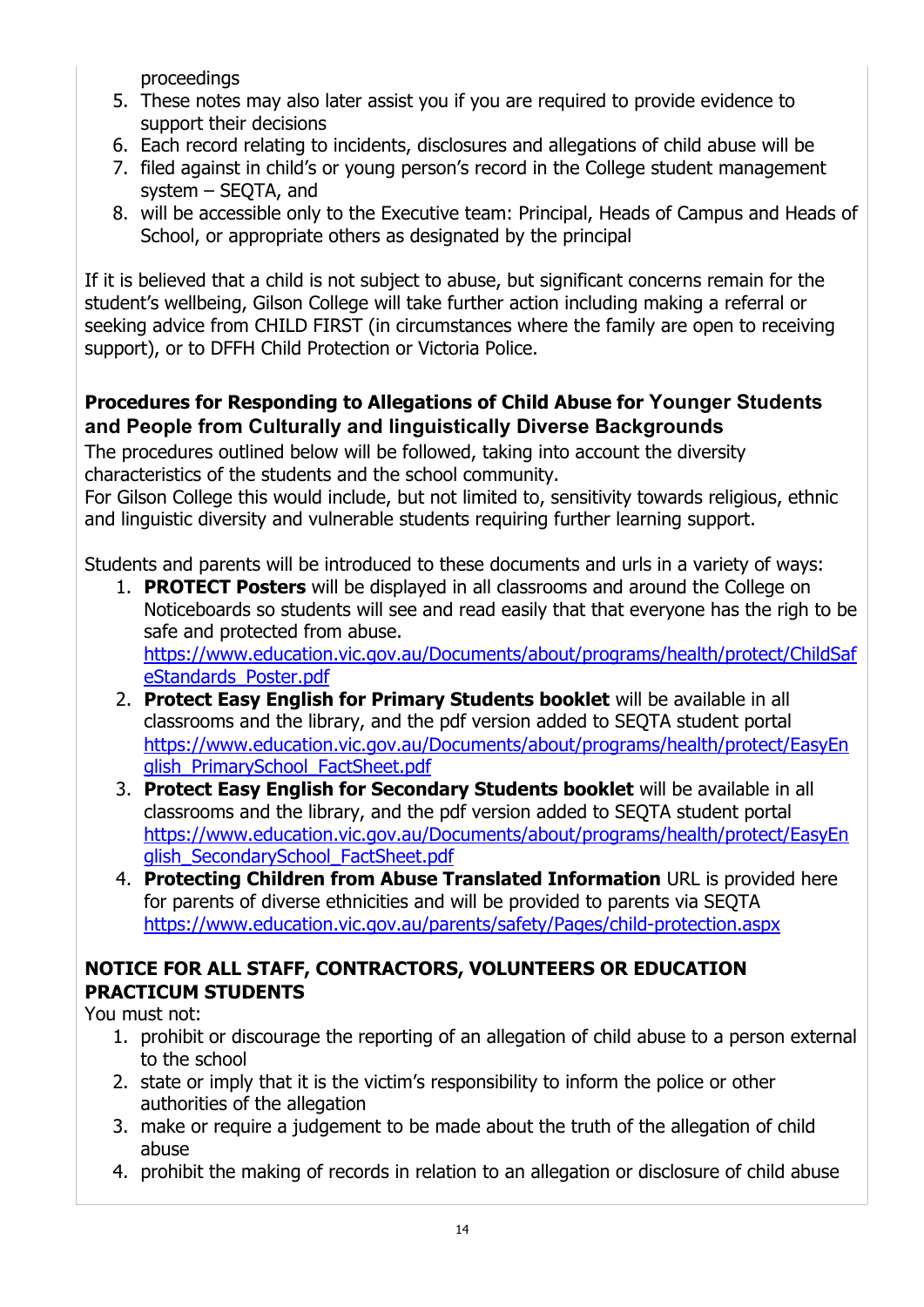### **PRIVACY AND CONFIDENTIALITY:**

Privacy and Data Protection Act 2014

- 1. This Act applies to all forms of recorded information or opinion about an individual who can be identified, including photographs and emails. It establishes standards for the collection, handling and disposal of personal information and places special restrictions on 'sensitive information', **such as incidents relating to incidents, disclosures and allegations of child abuse.**
- 2. Gilson College leadership, the school council, and staff must abide by legislative privacy requirements in relation to how personal information is collected, used, disclosed and stored, and
- 3. be reasonable and fair in how this information is treated, not only for the benefit of staff and students, but also to protect the school's reputation
- 4. Refer to the Gilson College Privacy Policy

### **CONTACTS:**

DFFH - CHILD PROTECTION Northwest Division 1300 664 9777 (Taylors Hill and Mernda Campuses) After hours, weekends, public holidays 13 12 78 https://services.dffh.vic.gov.au/child-protection

### **CHILD FIRST**

Taylors Hill: 1300 138 180 Mernda: 1800 319 355

### **VICTORIA POLICE**

**000** or contact our local police station Taylors Hill: Caroline Springs Police Station 03 9361 4700 Mernda: Mernda Police Station 03 9216 1200

### **Accessibility of Policy**

- 1. This policy is accessible on the school website and will be available on request from the school administration.
- 2. Each new staff member, contractor, volunteer, education practicum student and other school stakeholders will be made aware of the policy as part of their induction
- 3. Comprehensive training will be provided to all staff on an annual basis.

### **Awareness of Policy**

1. Staff, contractors, volunteers, education practicum students, students and parents will be made aware of the policy by its display on the school website and in the Staff Handbook.

### **References**

Four Critical Actions for Schools Reporting Template Victorian Government Ministerial Order 870: Child Safe Standards

### **Department of Education and Training**

Mandatory Reporting eLearning Module.

### **Related legislation**